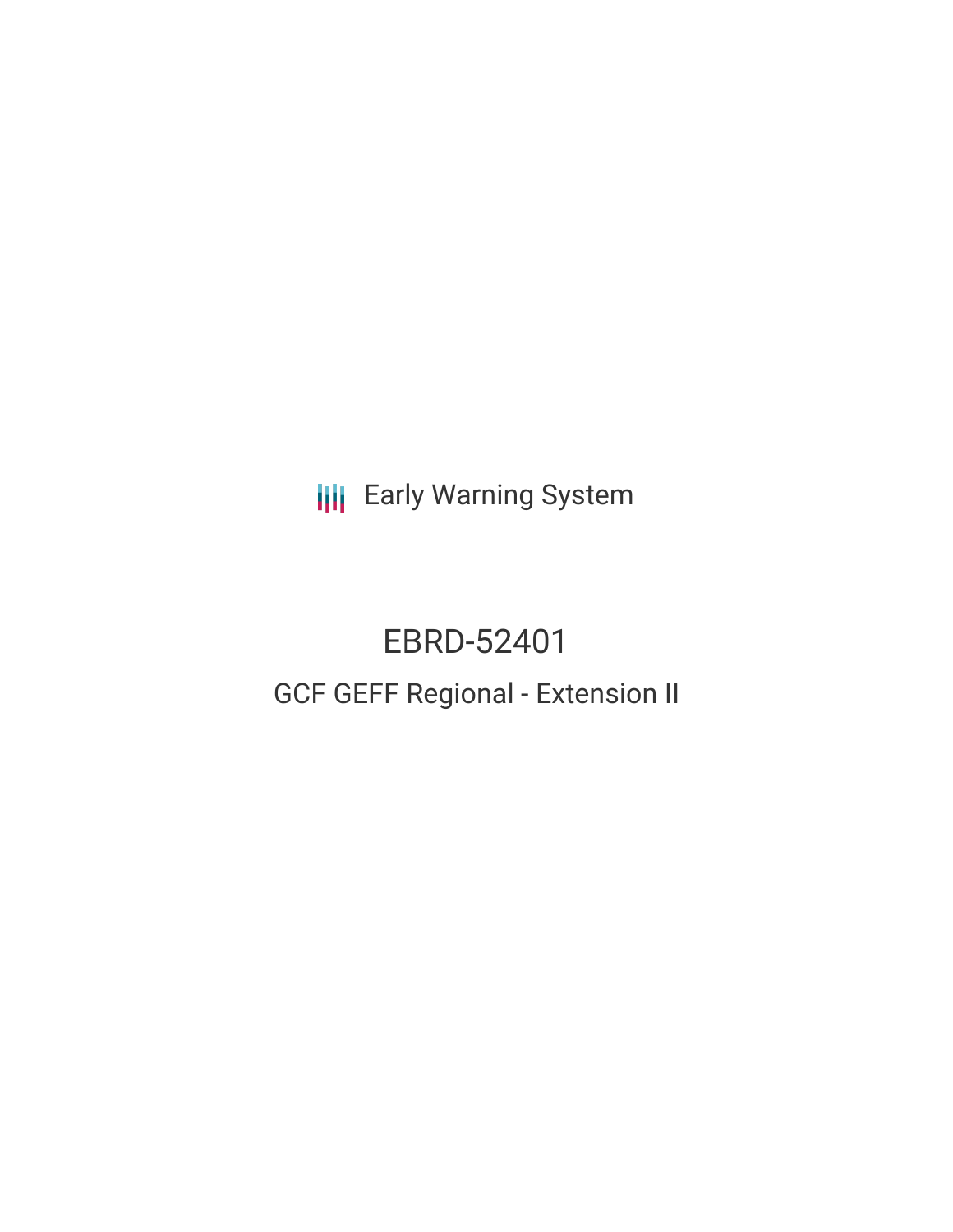

# **Quick Facts**

| <b>Countries</b>               | Armenia, Egypt, Georgia, Jordan, Moldova, Mongolia, Morocco, Serbia, Tajikistan, Tunisia |
|--------------------------------|------------------------------------------------------------------------------------------|
| <b>Financial Institutions</b>  | European Bank for Reconstruction and Development (EBRD)                                  |
| <b>Status</b>                  | Proposed                                                                                 |
| <b>Bank Risk Rating</b>        | FI                                                                                       |
| <b>Voting Date</b>             | 2021-03-10                                                                               |
| <b>Sectors</b>                 | Finance                                                                                  |
| Investment Type(s)             | Loan                                                                                     |
| <b>Investment Amount (USD)</b> | \$373.00 million                                                                         |
| <b>Project Cost (USD)</b>      | \$497.00 million                                                                         |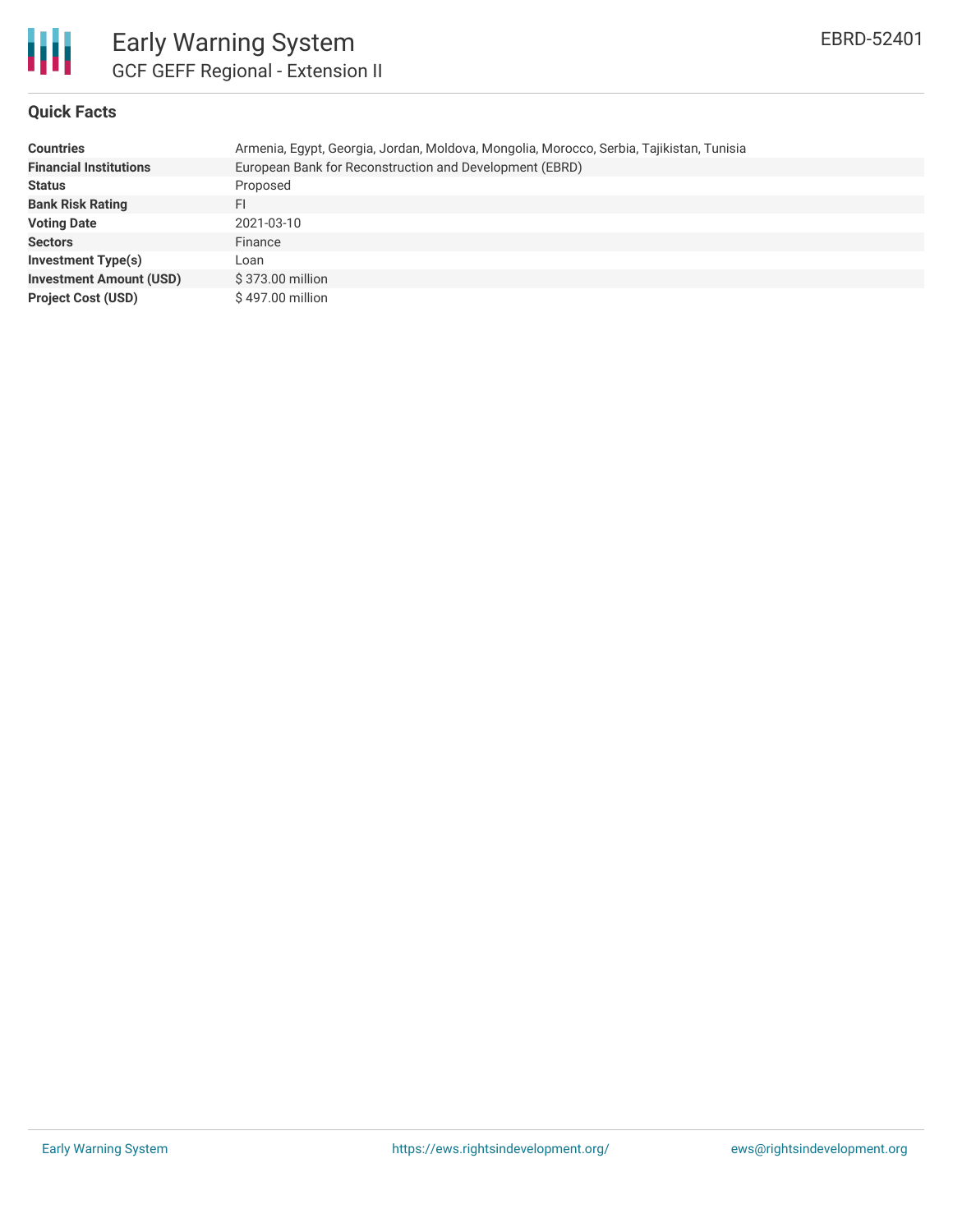

## **Project Description**

According to the Bank's website, the project provides funding to financial institutions in project countries to finance climate change mitigation and adaptation investments. More than 6,500 projects across the industrial, commercial, residential, transport and agricultural sectors will be funded.

This is the second extension of the financial package from EBRD and Green Climate Fund.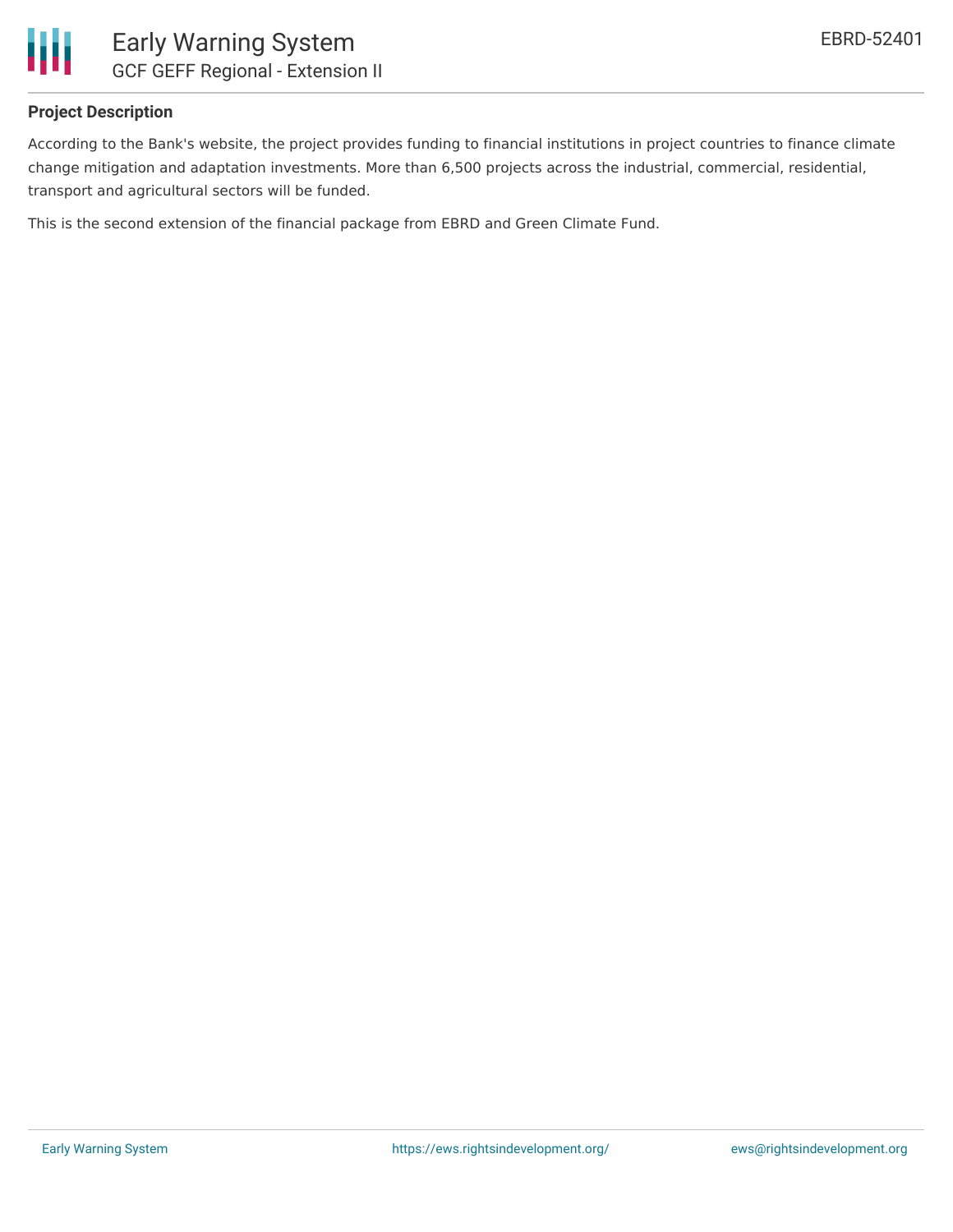### **Investment Description**

European Bank for Reconstruction and Development (EBRD)

Extension II will consist of a further allocation of USD 373 million to be provided by the EBRD and up to USD 124 million to be provided by the Green Climate Fund. The Extension II will be supported by a technical cooperation package of approx. USD 24 million for capacity building, marketing, project assessment and general monitoring and reporting.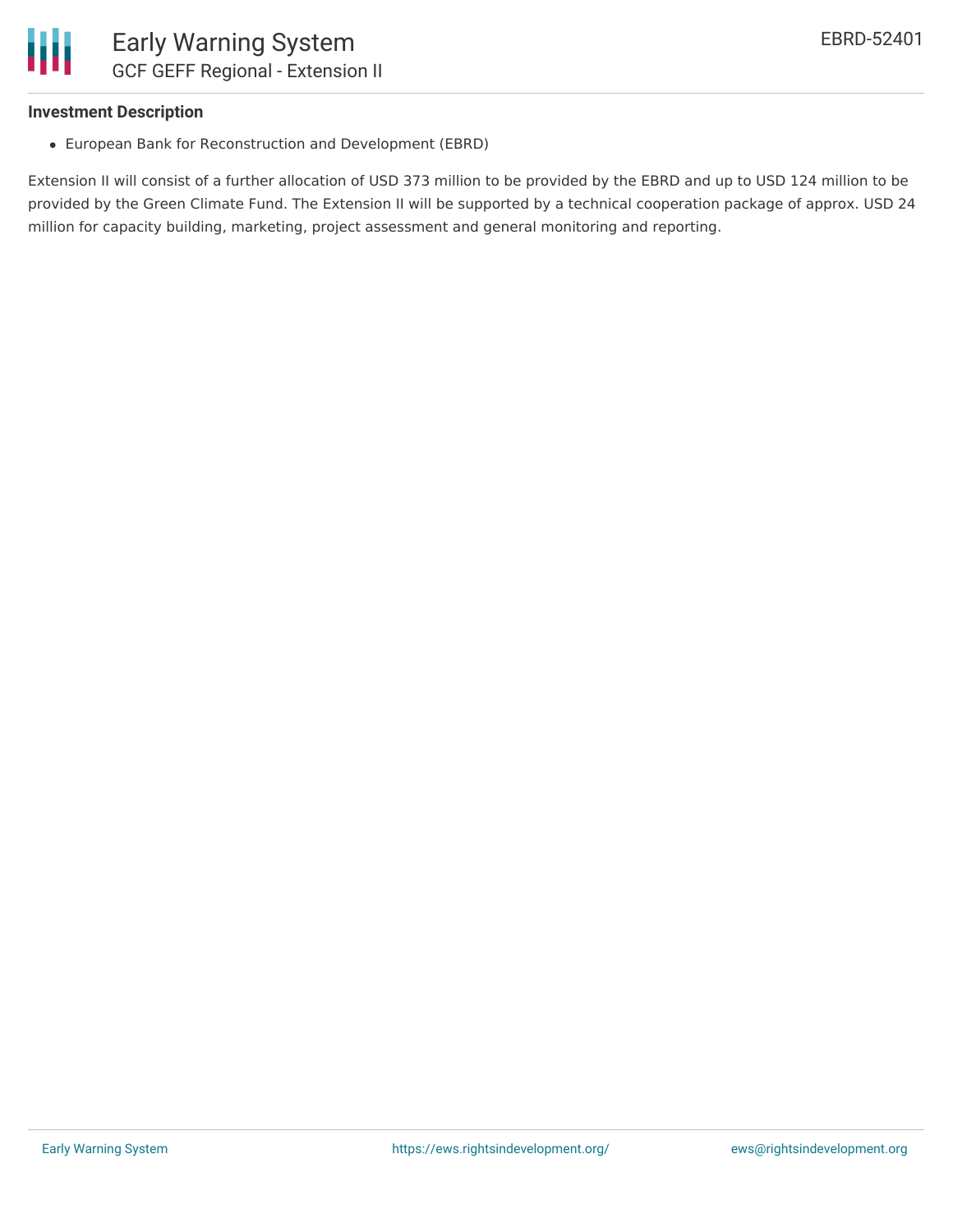# **Contact Information**

PROJECT CONTACT INFORMATION

Not available at the time of disclosure

### ACCESS TO INFORMATION

You can request information by emailing: accessinfo@ebrd.com or by using this electronic form: https://www.ebrd.com/eform/information-request

#### ACCOUNTABILITY MECHANISM OF EBRD

The Project Complaint Mechanism (PCM) is the independent complaint mechanism and fact-finding body for people who have been or are likely to be adversely affected by an European Bank for Reconstruction and Development (EBRD)-financed project. If you submit a complaint to the PCM, it may assess compliance with EBRD's own policies and procedures to prevent harm to the environment or communities or it may assist you in resolving the problem that led to the complaint through a dialogue with those implementing the project. Additionally, the PCM has the authority to recommend a project be suspended in the event that harm is imminent.

You can contact the PCM at: pcm@ebrd.com or you can submit a complaint online using an online form at: http://www.ebrd.com/eform/pcm/complaint\_form?language=en

You can learn more about the PCM and how to file a complaint at: http://www.ebrd.com/work-with-us/project-finance/projectcomplaint-mechanism.html